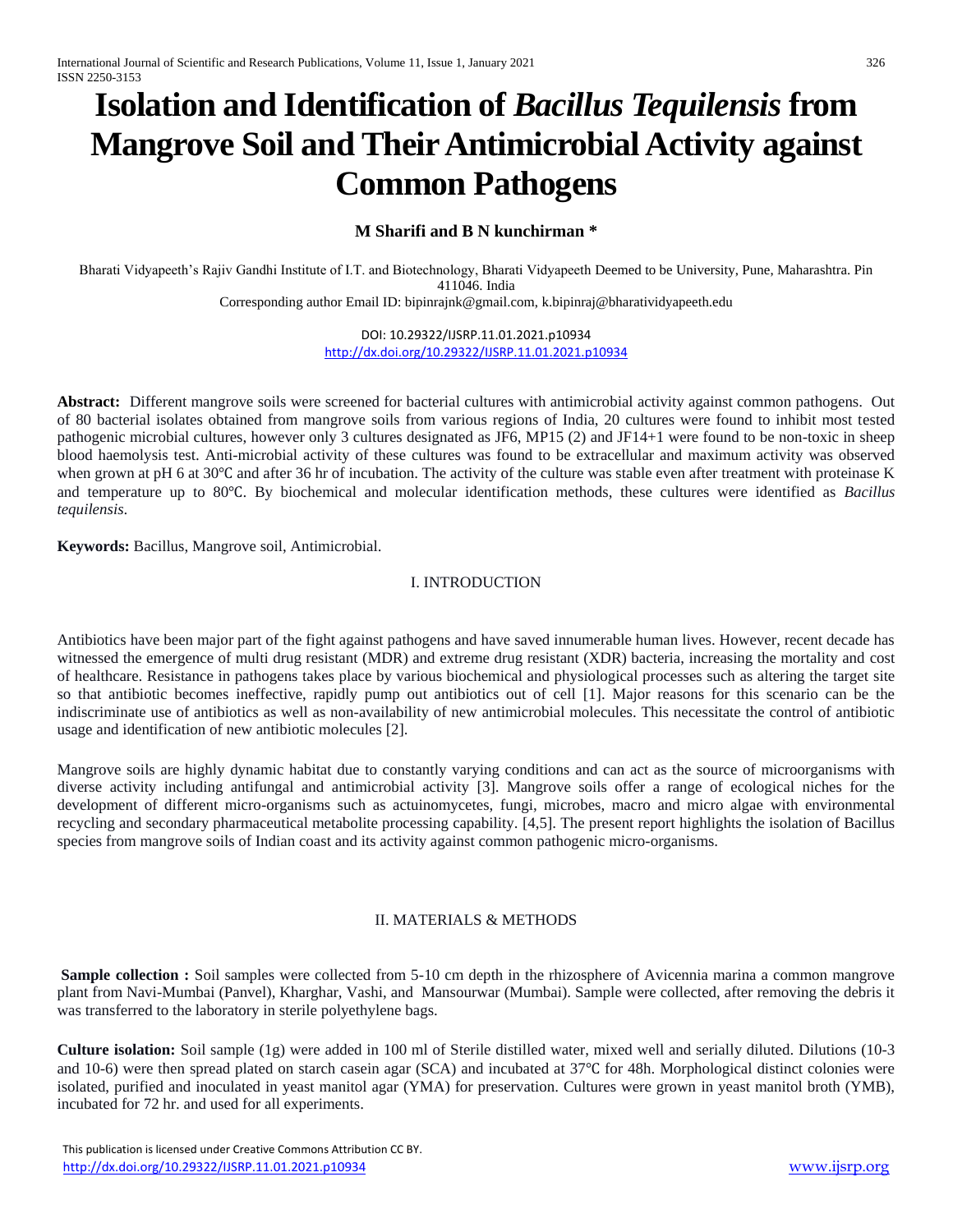**Haemolysis:** Isolated cultures were spot inoculated on sheep blood agar medium and incubated at 37℃ for 24h., and observed for haemolytic pattern on sheep blood agar plate [6].

**Screening of Antimicrobial activity:** Isolates were screened for antimicrobial activity by using agar against different pathogenic microorganisms such as *B. subtilis, S. aureus* 2408, *S. typhi, S. paratyphi, P. auroginosa*, *E. coli* 3099, *Shegilla* spp. and *Xanthomonas* spp. Pathogenic cultures (100µl, 1 OD) were spread on Mueller Hinton agar (MH) plates and incubated at 37℃ for 30 min. Wells of 5mm were perforated in the agar, and 10 μl of supernatant culture was added and incubated for 48h at 37°C. Inhibition zone was also observed and measured [7].

**Molecular identification:** The DNA was isolated by means of genomic DNA isolation package (Sigma, USA) as defined by the manufacturer and used as a PCR template. ABI Prism BigDye Terminator Cycle Reaction Kit was used to sequence the pcr product for each reaction mélange with approximately 10 Ng of DNA; 2.5 mM MgCl2; 1 x PCR (Bangalore Genei, Bangalore, India) 200 μM each with dCTP, dGTP, dATP and dTTP; 2 PMol for each, forward and reverse primer. A combination of FDD2-RPP2 (1.5 kb fragment amplification universal primers for eubacteria) was used to sequence the practically completed gene. The data and analysis and template were purified as per the instructions of the manufacturer (Applied Biosystems). ABI Prism 3100 Genetic Analyzer samples were run, and DNA sequence analyzer software was used to analyse the sequence output. This sequence was matched using the BLAST algorithm with the National Biotechnology Information Center GenBank entries. [8,9]**.**

**Optimization of growth parameters, pH and temperature :** Specified culture was inoculated with varying pH in 100 ml broth (YMB) and incubated at  $25^{\circ}$ C with the shaker incubator (120 rpm). Isolates were inoculated at medium optimised pH and incubated at different temperatures to verify the optimal temperature. Following the incubation operation of cultures the method of diffusion against pathogenic cultures was tested [10,11].

**Incubation Time:** Cultures were introduce into a culture medium and samples were collected at various incubation time till 120 h. Cultural development was calculated by optical density at 600nm and surnatant behaviour was regulated simultaneously by the well diffusion.

**Partial purification of active compound:** Isolates (1 OD, 1 percent) were inoculated at YMB and incubated at 35 ° c at 120 rpm for 48 h. Culture supernatant was collected at 4°C by centrifugation. The supernatant was vigorously combined with various solvents (methanol, acetone, chloroform and ethyl acetate) from 1:1 v/v and held at 20°C for 2 hours. Solvent was evaporated at 50°C in order to precipitate. Then it was immersed in 1 ml of purified water before antibacterial property was confirmed.

## III. CHARACTERIZATION OF THE ANTIMICROBIAL COMPOUND

**Sensitivity to temperature and Proteinase K :** Precipitate (1mg) obtained after solvent extraction were exposed to various temperature (40 to 80ºC) for 20 min. followed by checking the activity on MH agar plate against the pathogens. Similarly, the precipitate was exposed to Proteinase K (1mg/ml) for 30 min in phosphate buffer. Supernatant without treatment and buffer or Proteinase K were used as the control. The plates were incubated at 37℃ for 48 h. Zone of inhibition was observed and calculated [12].

## IV. RESULTS

**Isolation of yeast cultures, Isolation and Screening of antimicrobial activity :** In different mangrove soil samples, a total of 80 morphological colonies were isolated. Moreover these cultures were used for well-diffusion regulation of antimicrobial activity. Only 20 cultures designated as MP1(1), MP1(2), MP6(2), MP15(1), MP15(2), JF6, JF7, JF8, JF9, JF10, JF12, JF13, JF14+1, Va1(1), Va1(2), Va1(5), Va2(5), Fe2po3, p2b5 and p09(1) Inhibitor activity seen against most pathogenic microorganisms were studied.

**Hemolysis:** Out of 20 bacterial cultures 3 cultures were found to be non-hemolytic designated as JF6, MP15 and JF14+1.

**Molecular identification :** In 16s rRNA sequencing Culture JF6, MP15 (2), JF14+1 was identified as *Bacillus tequilensis* with Accession no. with 99.7%, 99.93% and 99.4% similarity.

 This publication is licensed under Creative Commons Attribution CC BY. <http://dx.doi.org/10.29322/IJSRP.11.01.2021.p10934> [www.ijsrp.org](http://ijsrp.org/)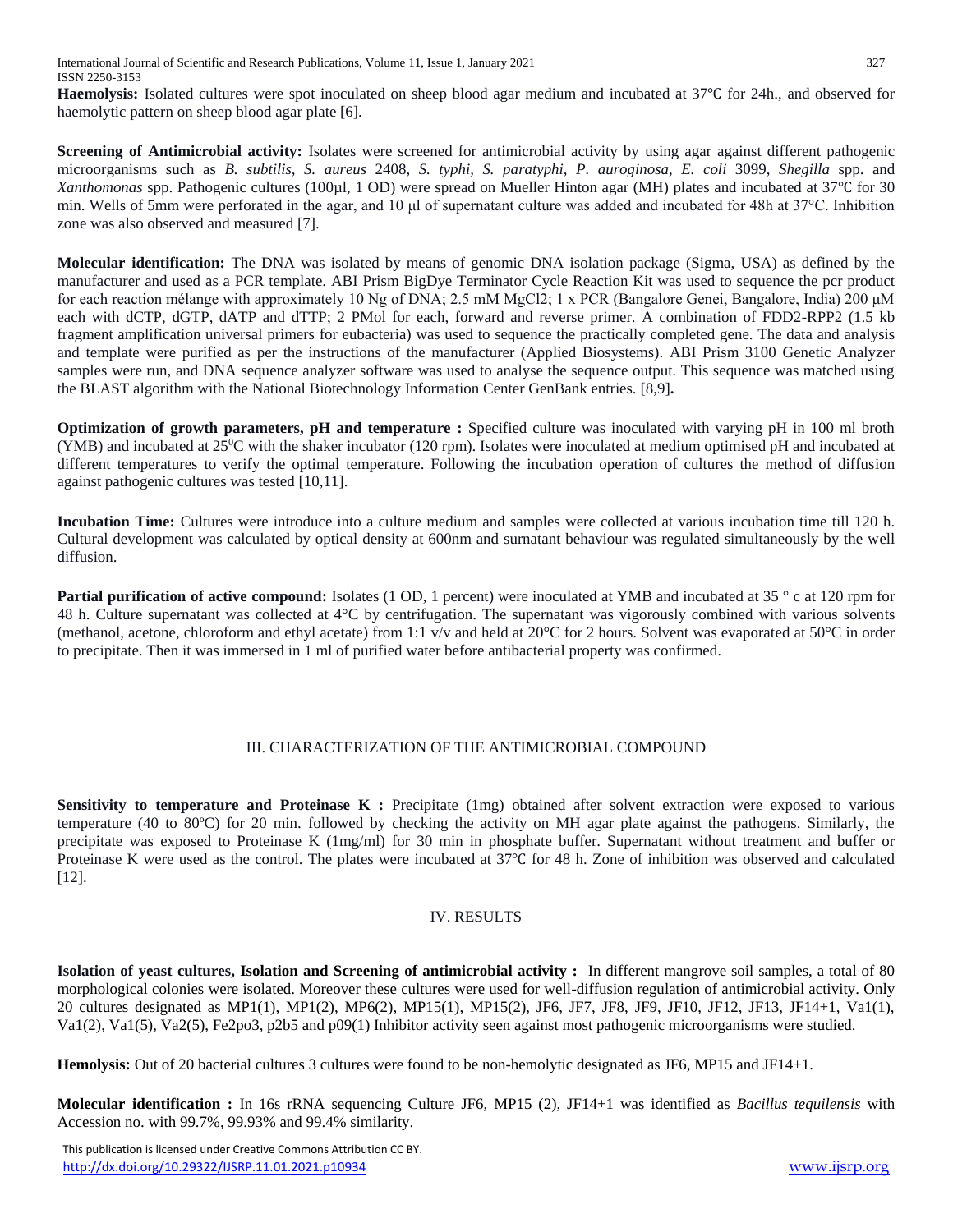#### **Optimization of inhibitory activity , Optimization of pH, Temperature and incubation time:**

Optimum culture activity was observed after 36 hours of incubation. at pH 6.0 and temeprature 30ºC under shaking conditions. (Fig. 1, 2, and 3).

**Purification of active compound:** JF6, MP (15) 2, MP14+1 culture was further screened for antimicrobial activity with different solvent extracts, in that methanol extract was found to be best against all pathogenic microorganisms (Table 1 and Fig. 1).

**Effect of Proteinase K and temperature:** Culture supernatant after treatment with proteinase K, retained its activity almost similar to that of supernatant (Fig. 2), however, it almost lost its activity after heat treatment at 80℃ (Fig. 4).

| <b>Pathogens</b>   | .If6             | MP15(2)          | $JF14+1$         |
|--------------------|------------------|------------------|------------------|
|                    |                  |                  |                  |
| B. subtilis        | $0.6 \text{ cm}$ | $0.4 \text{ cm}$ | 1.1cm            |
| S. aureus          | $0.7 \text{ cm}$ | $0.6 \text{ cm}$ | $0.8 \text{ cm}$ |
| S. typhi           | $0.8 \text{ cm}$ | $0.6 \text{ cm}$ | $0.9 \text{ cm}$ |
| S. paratyphi       | $0.7 \text{ cm}$ | $0.8 \text{ cm}$ | $0.9 \text{ cm}$ |
| P. aeruginosa      | 0.7cm            | $0.7 \text{ cm}$ | $0.8 \text{ cm}$ |
| E.coli             | 1 cm             | $0.8 \text{ cm}$ | $0.8 \text{ cm}$ |
| Shigella           | 1.9              | $0.5 \text{ cm}$ | 0.8              |
| <b>Xanthomonas</b> | 0.6cm            | 1.3cm            | 2.4cm            |

**Table: 1 Antimicrobial activity of the extracts by well diffusion methods**



**Figure 1. Optimization of pH**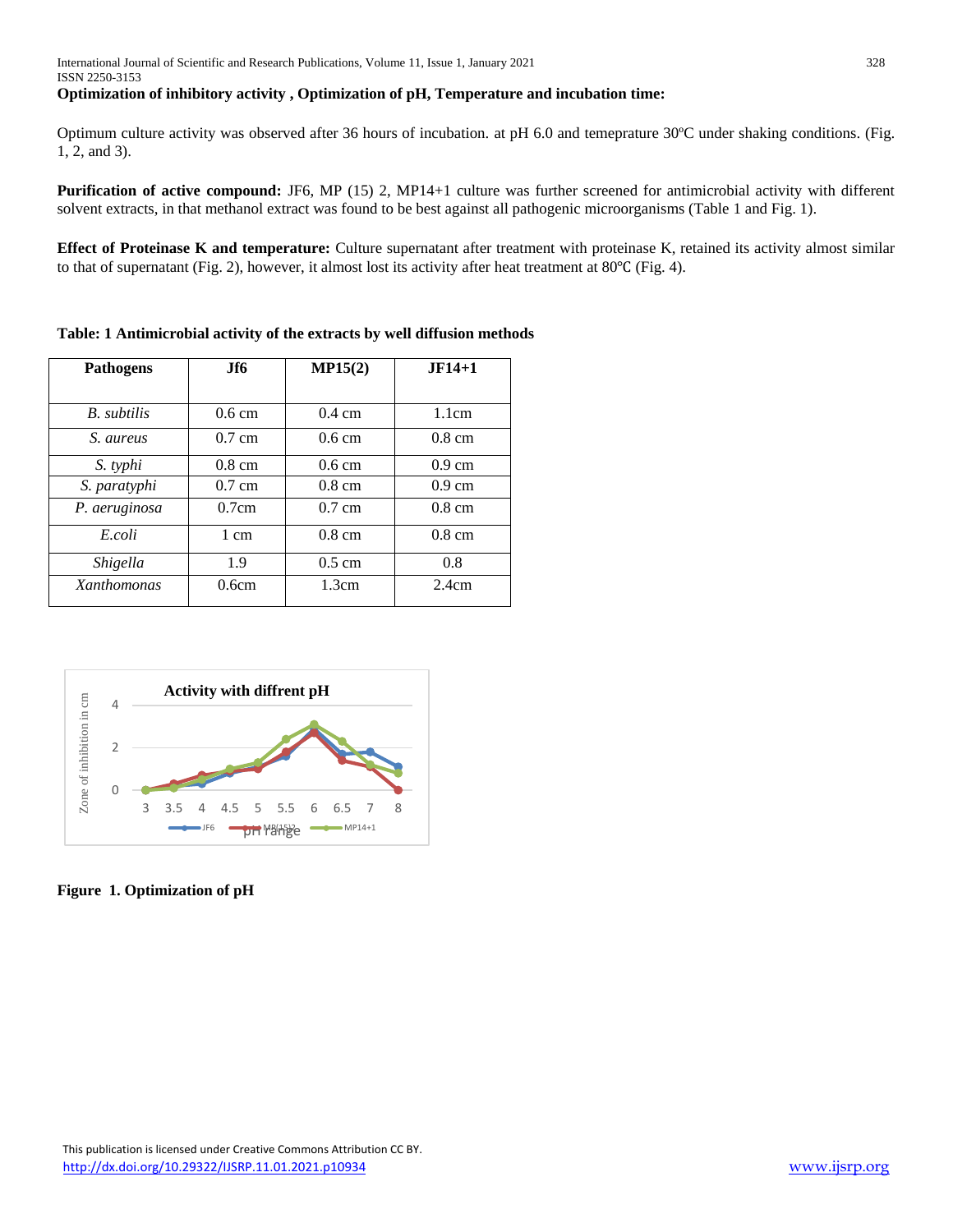

**Figure 2. Optimization of temperature** 



**Figure 3. Optimization of inhibition zone**



**Figure 4. Effect of Proteinase K and temperature on activity of the extract.** 

#### V. CONCLUSION

Currently the need of new antimicrobial molecules has forced scientists around the world to explore different sources and organisms. The microbial profile of mangrove soil is rich in diversity, amongst them Bacillus spp. being second most dominant genus after actinomycetes [6]**.** Bacillus genus of bacteria are known to produce antibacterial as well as antifungal compounds that are helpful in fight against pathogenic microorganism. One of the important characteristic of any microbial culture is its non-toxic nature, the isolates were first screened for haemolytic activity on sheep blood agar [5] and non-hemolytic cultures were screened for antimicrobial activity on pathogens such as *E.coli, S. aureus, S. typhi, B. subtilis, Shigella*. Only 3 cultures designated as JF6, JF14+1, MP15(2) had the ability to inhibit the growth of above mentioned pathogens. Molecular identification of JF6, JF14+1, MP15 (2) reveal the isolates identity as *Bacillus tequilensis* as performed by 16S rRNA sequencing. There are reports of microbial community in mangrove soil possessing antimicrobial and antifungal properties [1,13,14]**.** Further, optimization of isolates JF6, JF14+1 and

 This publication is licensed under Creative Commons Attribution CC BY. <http://dx.doi.org/10.29322/IJSRP.11.01.2021.p10934> [www.ijsrp.org](http://ijsrp.org/)